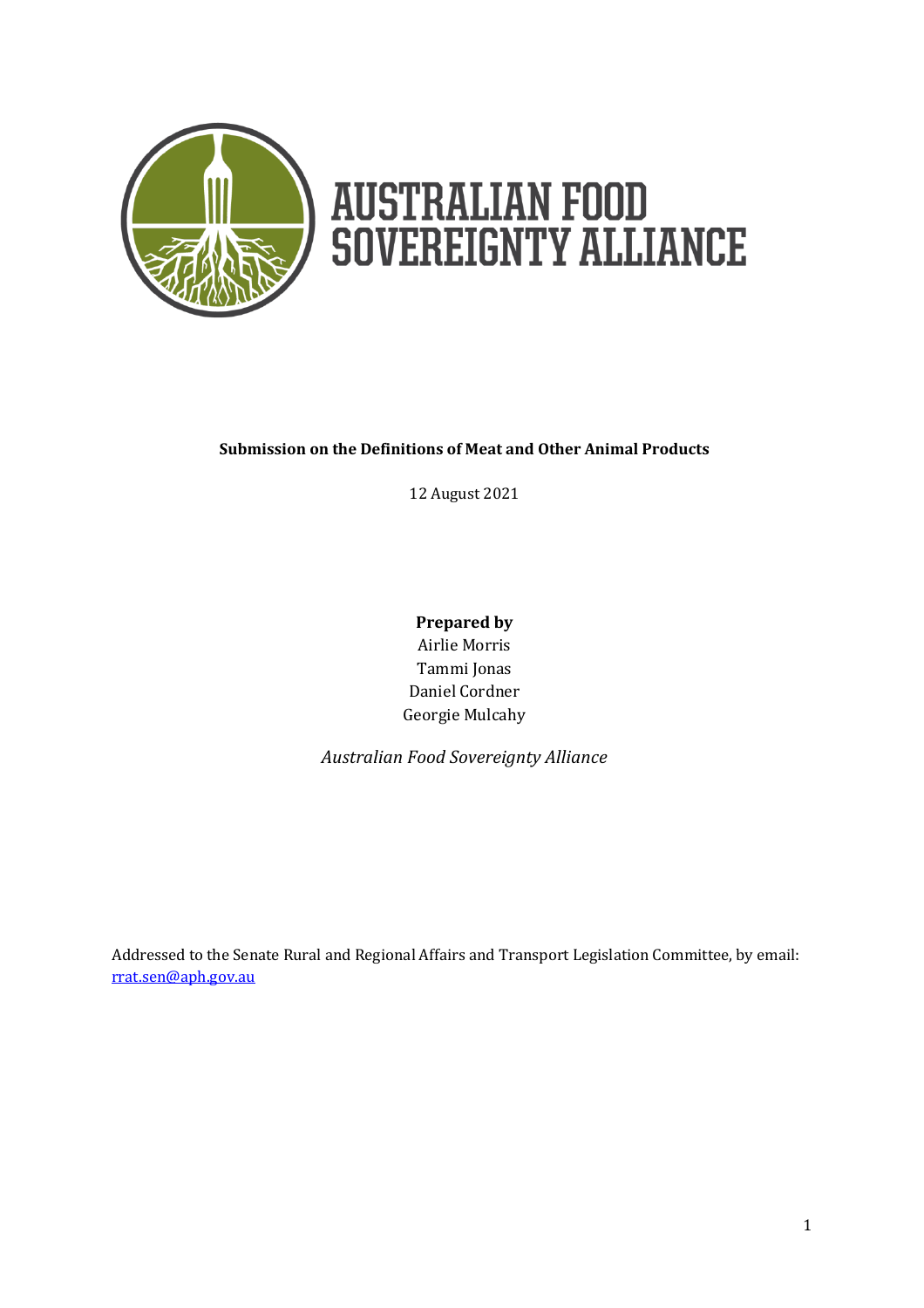| ABOUT THE AUSTRALIAN FOOD SOVEREIGNTY ALLIANCE (AFSA)            | 3  |
|------------------------------------------------------------------|----|
| <b>CONTEXT</b>                                                   | 4  |
| <b>RECOMMENDATIONS</b>                                           | 4  |
| <b>ISSUES</b>                                                    | 5  |
| <b>REPORTED HEALTH ISSUES</b>                                    | 5  |
| <b>GENETICALLY MODIFIED INGREDIENTS</b>                          | 6  |
| TRUTH IN FOOD LABELLING - MISLEADING AND DECEPTIVE "MEAT" CLAIMS | 6  |
| <b>COMPOSITIONAL REQUIREMENTS</b>                                | 8  |
| <b>ABOUT FOOD SOVEREIGNTY</b>                                    | 10 |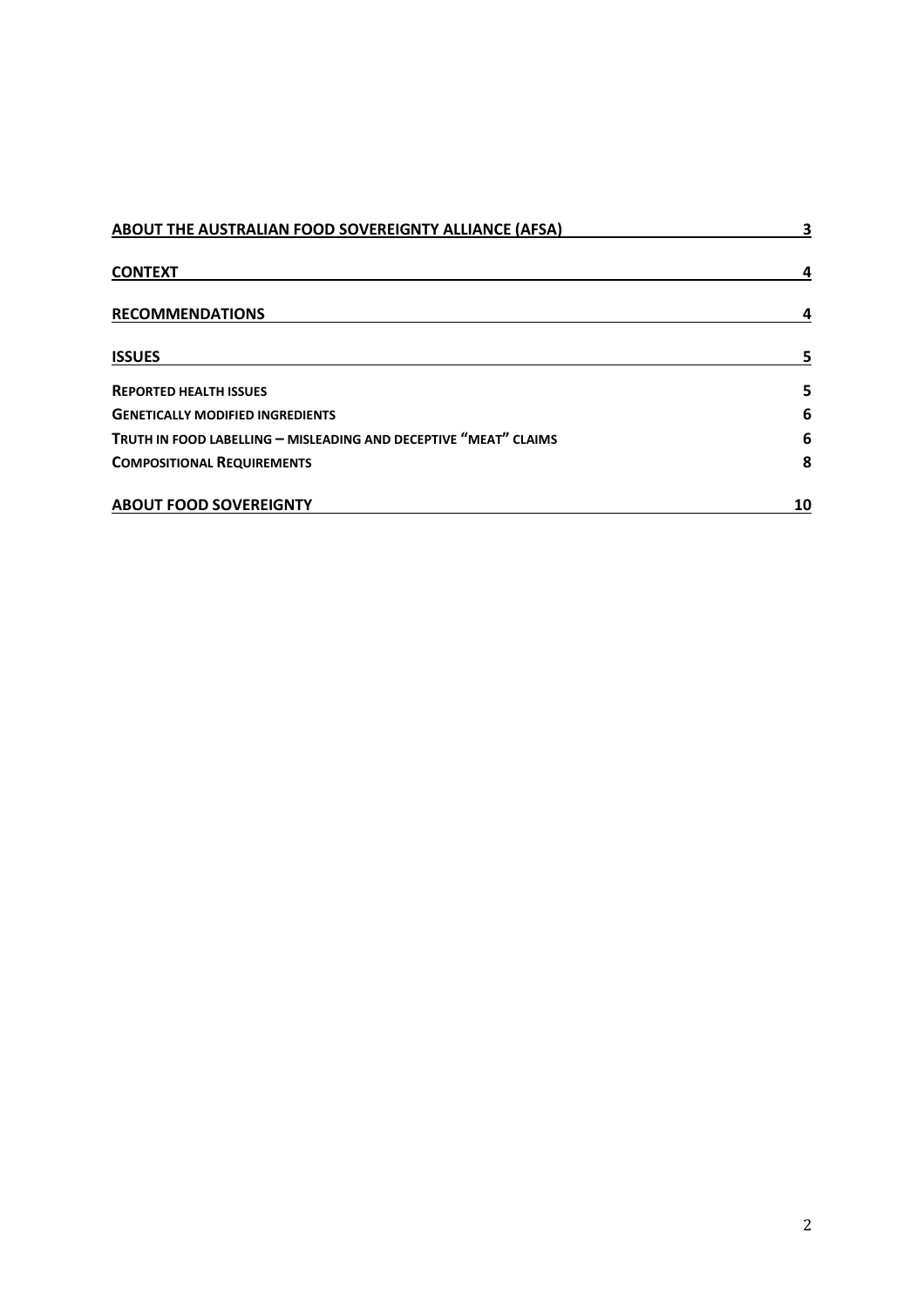# <span id="page-2-0"></span>About the Australian Food Sovereignty Alliance (AFSA)

The Australian Food Sovereignty Alliance (AFSA) is a farmer-led civil society organisation made up of organisations and individuals working together towards a food system in which people can create, manage, and choose their food and agriculture systems. AFSA is an independent organisation not aligned with any political party. We have around 700 farmer, individual, and organisational members.

AFSA provides a balanced voice to represent farmers. We connect small- and medium-scale Australian farmers for farmer-to-farmer knowledge sharing, work with all levels of government for scaleappropriate and consistent regulations and standards for agriculture, and advocate for fair pricing for those selling to the domestic market.

We are part of a robust global network of civil society organisations involved in food sovereignty and food security policy development and advocacy. We are members of the International Planning Committee for Food Sovereignty (IPC), La Via Campesina – the global movement of peasant farmers, and Urgenci: the International Network for Community-Supported Agriculture, and work regularly with Slow Food International and many of its Australian chapters. We also support the Australasian representative on the Civil Society Mechanism (CSM), which relates to the UN Committee on World Food Security (CFS).

Our vision is to enable regenerative and agroecological farming businesses to thrive. Australians care now more than ever about the way their food is produced, including its social and environmental impacts. Food produced on small- and medium-scale regenerative farms is increasingly in demand, and government is bound to heed changing community expectations and facilitate and encourage the growth and viability of regenerative agriculture, thereby protecting the environment and human and animal health.

As a key stakeholder and representative body of small- and medium-scale producers Australia-wide, AFSA is appreciative of the opportunity to submit on the definitions of meat and other animal products.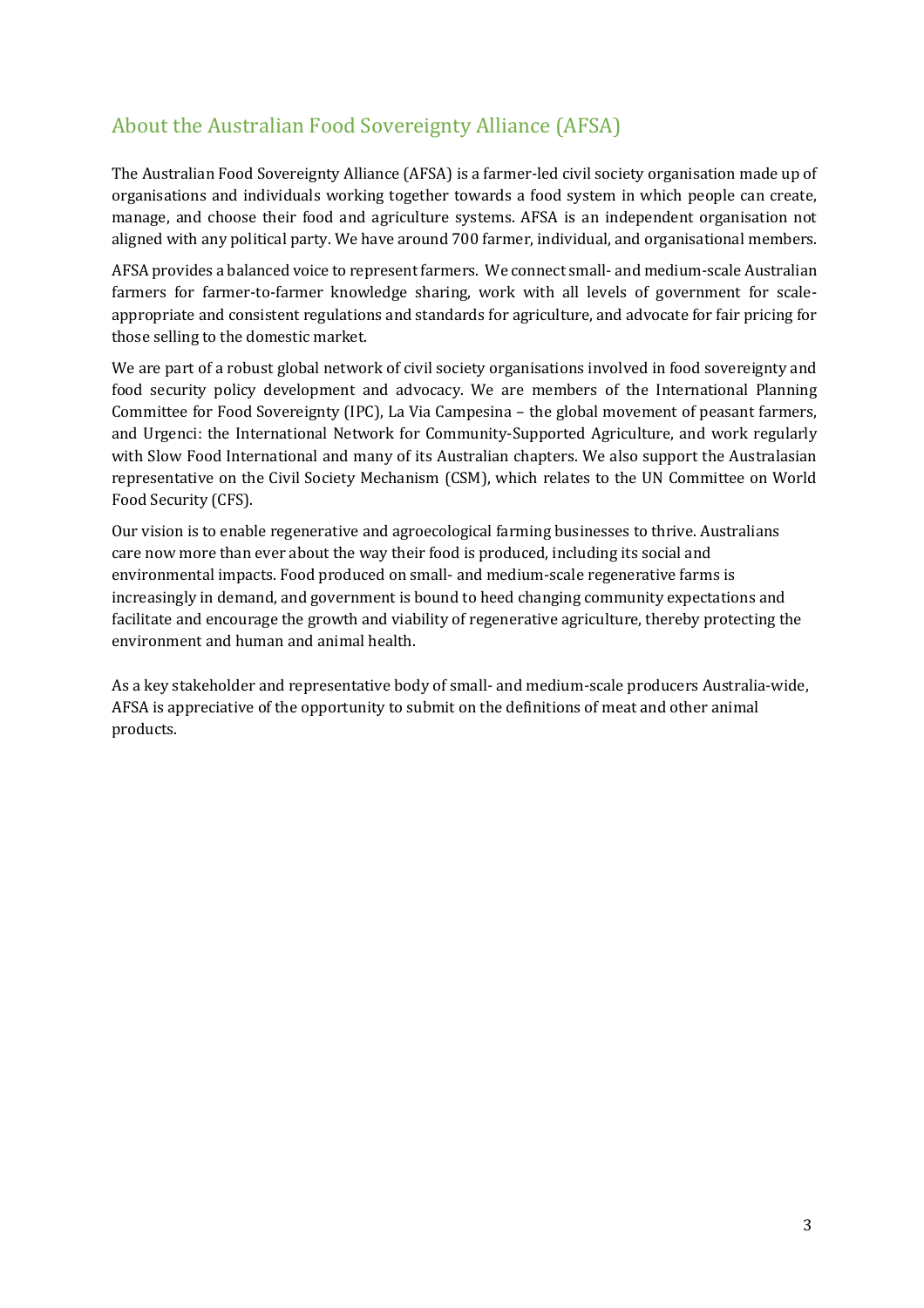## <span id="page-3-0"></span>Context

On 17 June 2021 the Senate Rural and Regional Affairs and Transport Legislation Committee called for submissions on its current inquiry into the definitions of meat and other animal products, with particular reference to:

*The management by the Department of Agriculture, Water and the Environment of the legislative and regulatory framework underpinning the compulsory levy investment into meat category brands as declared through the Australian Meat and Live-stock Industry Act 1997, taking specific account of:* 

- *a. The potential impairment of Australian meat category brand investment from the appropriation of product labelling by manufactured plant-based or synthetic protein brands, including:* 
	- *i. the use of manufactured plant-based or synthetic protein descriptors containing reference to animal flesh or products made predominantly from animal flesh, including but not limited to "meat", "beef", "lamb", and "goat"; and*
	- *ii. the use of livestock images on manufactured plant-based or synthetic protein packaging or marketing materials.*
- *b. The health implications of consuming heavily manufactured protein products which are currently being retailed with red meat descriptors or livestock images, including:* 
	- *i. consideration of unnatural additives used in the manufacturing process; and*
	- *ii. consideration of chemicals used in the production of these manufactured protein products.*
- *c. The immediate and long-term social and economic impacts of the appropriation of Australian meat category branding on businesses, livestock producers and individuals across regional, rural and remote Australia, including:* 
	- *i. the reliance upon imported ingredients;*
	- *ii. the support of regional employment; and*
	- *iii. the state and commonwealth taxation contribution from the Australian red meat and livestock sector.*
- *d. The implications for other Australian animal products impaired from the appropriation of product labelling by manufactured plant-based or synthetic proteins.*
- *e. any related matters.*

AFSA looks forward to active participation in the inquiry process going forward.

## <span id="page-3-1"></span>Recommendations

| <b>Recommendation 1</b> | Thorough investigation is required to assess the public health and safety<br>risks associated with synthetic protein                                                                                                                                                                           |
|-------------------------|------------------------------------------------------------------------------------------------------------------------------------------------------------------------------------------------------------------------------------------------------------------------------------------------|
| <b>Recommendation 2</b> | Strict labelling requirements are necessary so that a purchaser is clearly<br>informed that the synthetic protein:<br>• may contain unnatural additives, genetically modified ingredients<br>and chemicals;<br>is not actually meat, i.e., edible tissues from an animal consumed<br>$\bullet$ |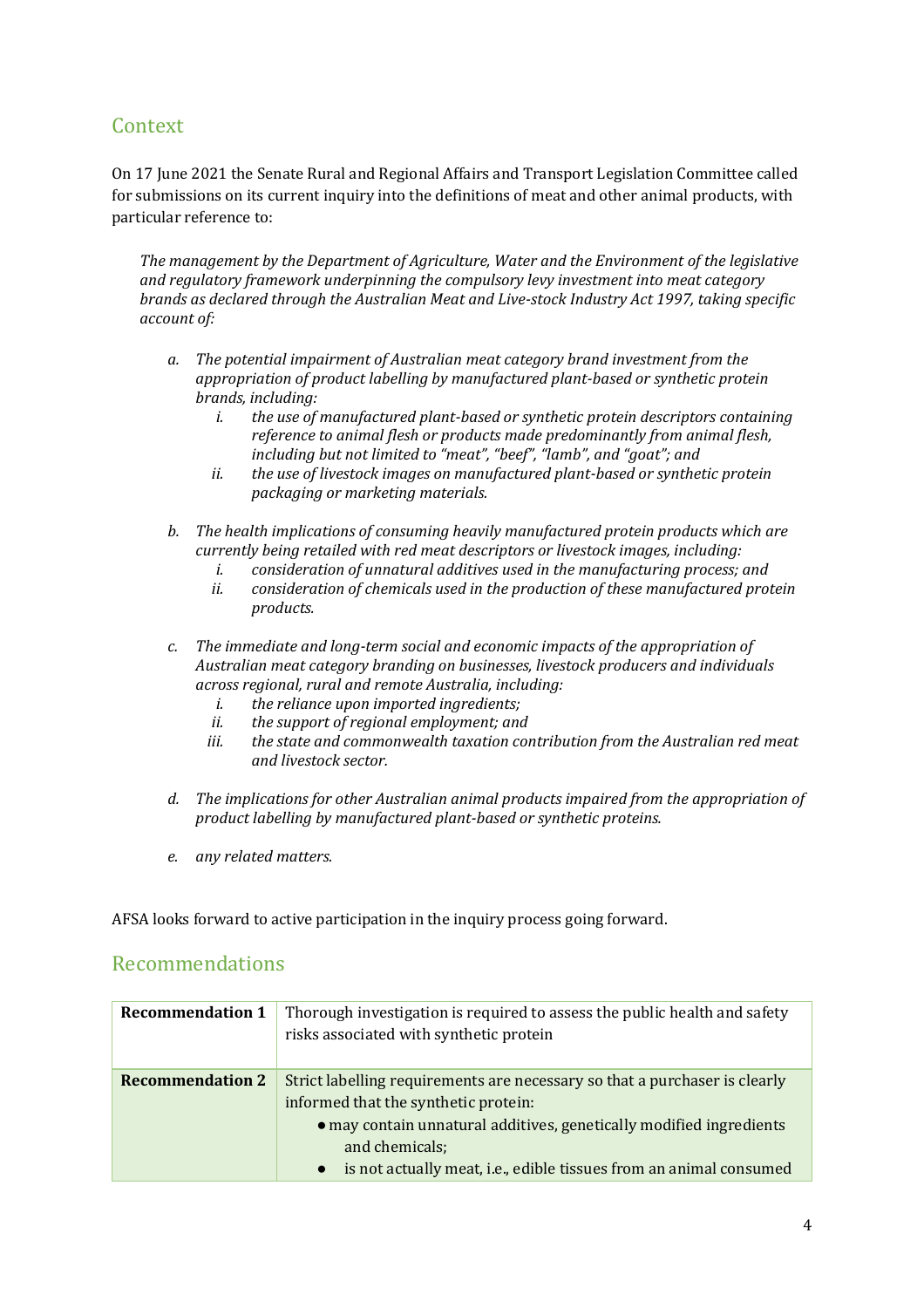|                         | as food <sup>1</sup> ; and<br>where applicable, contains imported ingredients.                                                                             |
|-------------------------|------------------------------------------------------------------------------------------------------------------------------------------------------------|
| <b>Recommendation 3</b> | Synthetic protein manufacturers should be subject to the same<br>compositional requirements regime as per those currently imposed on<br>meat manufacturers |

### <span id="page-4-0"></span>Issues

#### <span id="page-4-1"></span>Reported health issues

Ultra-processed foods are a well-documented health risk2, and many alternative protein products fit this category. Putting to one side the dubious nutritional value of ultra-processed plant-derived protein3, testing on rats of one of the more well-known sources of synthetic protein, a modified yeast-driven protein soy leghemoglobin which is the key ingredient of the Impossible Burger, has demonstrated unexplained weight gain and signs of toxicity4.

Currently the meat substitute products made by Impossible Foods are only available in the United States, Canada, Macau, Hong Kong and Singapore. The limited adoption at this stage means that there has not been enough of a pool of eaters from which to draw evidence of the health effects of the soy leghemoglobin. Anecdotal evidence from consumers in the United States suggests that people are having reactions to the product such as nausea, stomach pain, palpitations and anxiety.<sup>5</sup>

The nutritional qualities of the product are questionable, as evidenced by many reference articles, a small sample of which is below:

[https://www.health.harvard.edu/blog/impossible-and-beyond-how-healthy-are-these](https://www.health.harvard.edu/blog/impossible-and-beyond-how-healthy-are-these-meatless-burgers-2019081517448)[meatless-burgers-2019081517448](https://www.health.harvard.edu/blog/impossible-and-beyond-how-healthy-are-these-meatless-burgers-2019081517448)

<https://www.healthline.com/nutrition/impossible-burger>

[https://www.vox.com/future-perfect/2019/10/7/20880318/meatless-meat-mainstream](https://www.vox.com/future-perfect/2019/10/7/20880318/meatless-meat-mainstream-backlash-impossible-burger)[backlash-impossible-burger](https://www.vox.com/future-perfect/2019/10/7/20880318/meatless-meat-mainstream-backlash-impossible-burger)

[An Acute Comparison of the Change of Serum Lipids, Glucose, and hs-CRP levels After](https://academic.oup.com/cdn/article/4/Supplement_2/136/5845471?login=true)  [Consumption of a Beef Burger Versus a Vegetarian Burger in Healthy Adults](https://academic.oup.com/cdn/article/4/Supplement_2/136/5845471?login=true)

<sup>1</sup> "What is meat? A perspective from the American Meat Science Association" <https://academic.oup.com/af/article/7/4/8/4775089>

<sup>2</sup> Ultra-processed food and adverse health outcomes: Fresh evidence links popular processed foods with a range of health risks [https://academic.oup.com/cdn/article/4/Supplement\\_2/136/5845471?login=true](https://academic.oup.com/cdn/article/4/Supplement_2/136/5845471?login=true) <sup>3</sup> [https://www.health.harvard.edu/blog/impossible-and-beyond-how-healthy-are-these-meatless](https://www.health.harvard.edu/blog/impossible-and-beyond-how-healthy-are-these-meatless-burgers-2019081517448)[burgers-2019081517448](https://www.health.harvard.edu/blog/impossible-and-beyond-how-healthy-are-these-meatless-burgers-2019081517448)

<sup>4</sup> "Rat Feeding Study Suggests the Impossible Burger May Not Be Safe to Eat"

[https://www.gmoscience.org/rat-feeding-studies-suggest-the-impossible-burger-may-not-be-safe](https://www.gmoscience.org/rat-feeding-studies-suggest-the-impossible-burger-may-not-be-safe-to-eat/)[to-eat/](https://www.gmoscience.org/rat-feeding-studies-suggest-the-impossible-burger-may-not-be-safe-to-eat/)

<sup>5</sup> [https://www.reddit.com/r/vegan/comments/8l4357/impossible\\_burger\\_making\\_me\\_sick/](https://www.reddit.com/r/vegan/comments/8l4357/impossible_burger_making_me_sick/)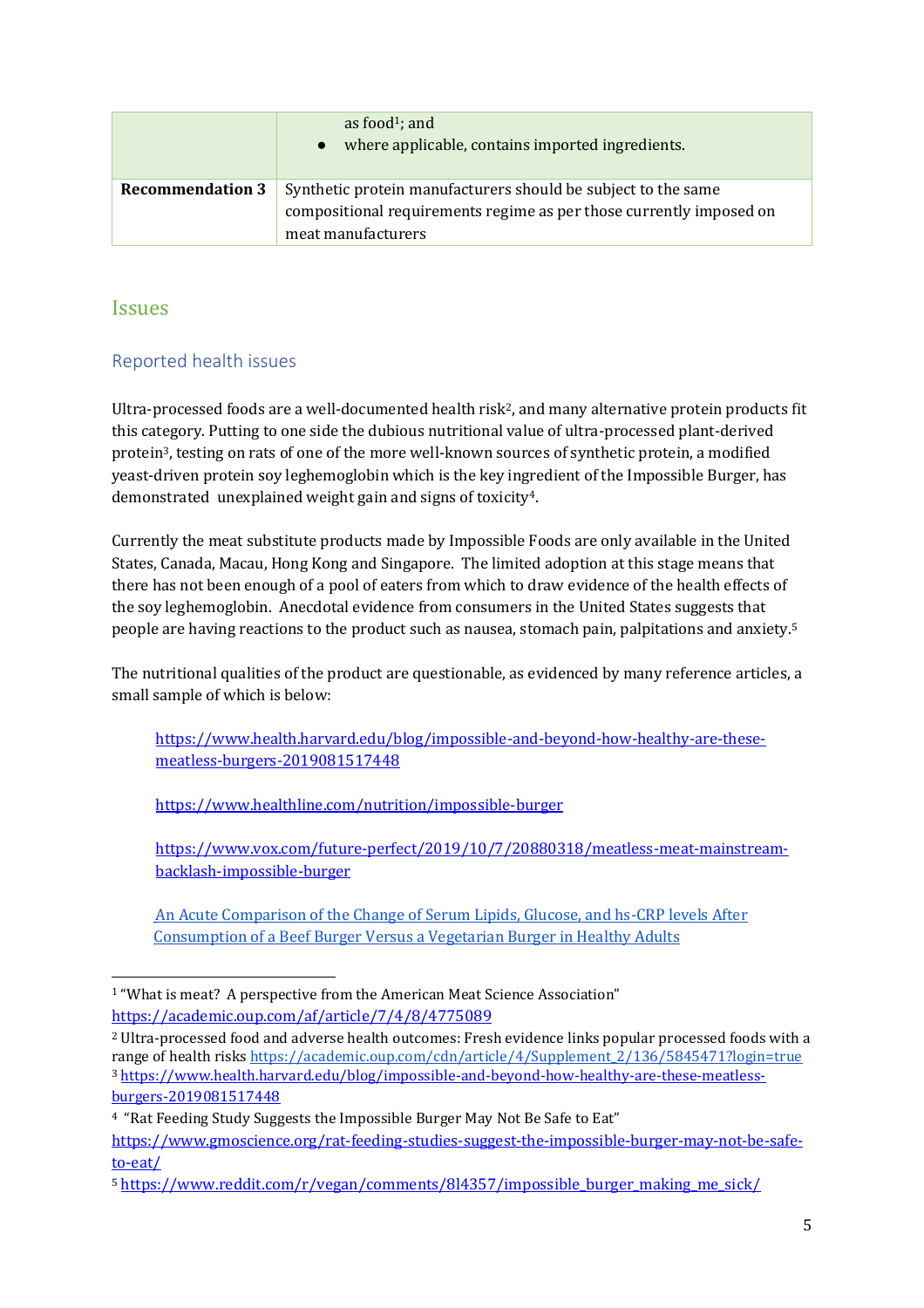AFSA submits that these health concerns should be investigated more thoroughly as there are clear emerging health and safety concerns. Being one of the world's "early adopters" for substitute meat products is not a safe or rational path for Australian consumers.

#### <span id="page-5-0"></span>Genetically modified ingredients

The key ingredient in Impossible Foods' protein product is known as "heme" or soy leghemoglobin. This heme is genetically engineered by adding soy protein to genetically engineered yeast.

Genetically modified food has been around for decades now. Toxicity arising from the consumption of genetically modified food is now a well-known and much debated malady<sup>6</sup>. Given the health risks associated with genetically modified foods, we would argue that the synthetic protein products need to be clearly labelled as genetically modified, including in the retail fastfood context.

Strict labelling requirements must be imposed so that a purchaser is clearly informed that the synthetic protein contains genetically modified ingredients.

#### <span id="page-5-1"></span>Truth in food labelling – misleading and deceptive "meat" claims

Whilst we note that companies like Impossible Foods and Beyond Meat do include qualifying statements on their packaging, labelling their product as, for instance, "**Burger** Made from Plants" the reality is that most consumers buying meat look past the labelling to the actual product behind the plastic wrapping. And therein lies the problem – the product truly does look like minced meat:



<sup>6</sup> "Will GMOs Hurt my Body? The Public's Concerns and How Scientists have Addressed Them" <http://sitn.hms.harvard.edu/flash/2015/will-gmos-hurt-my-body/>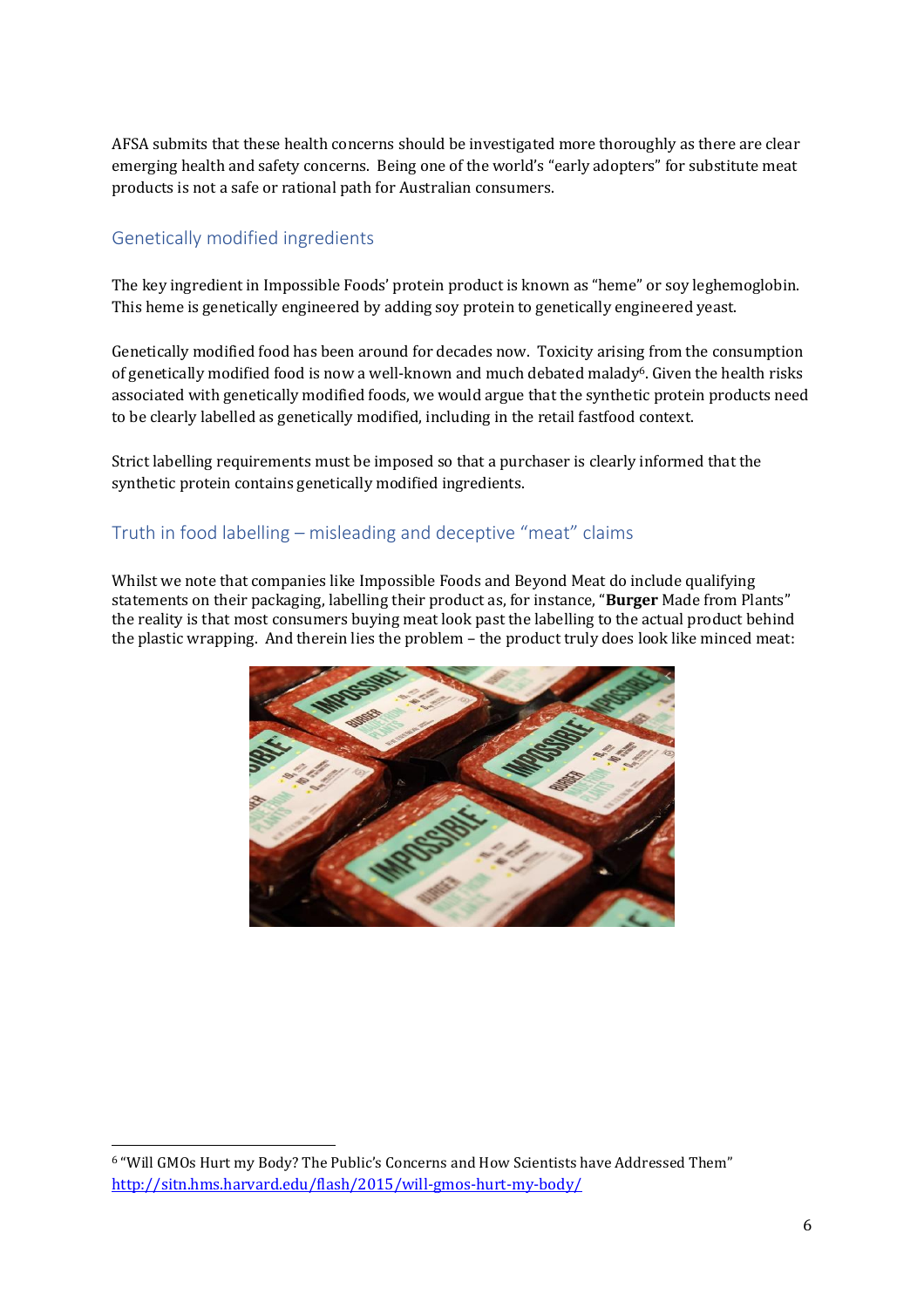

The location that such produce is placed in stores is also significant as the context adds to the deception – if they appear in the traditional meat section then people are often misled into believing they are actually meat, which has occurred in relation to the Beyond Meat burger7.

<sup>7</sup> "Shoppers Outraged over "Misleading" Vegan "Meat" Product Labelling"

[https://7news.com.au/lifestyle/food/shoppers-outraged-over-misleading-vegan-meat-product-labelling](https://7news.com.au/lifestyle/food/shoppers-outraged-over-misleading-vegan-meat-product-labelling-c-171612)[c-171612](https://7news.com.au/lifestyle/food/shoppers-outraged-over-misleading-vegan-meat-product-labelling-c-171612)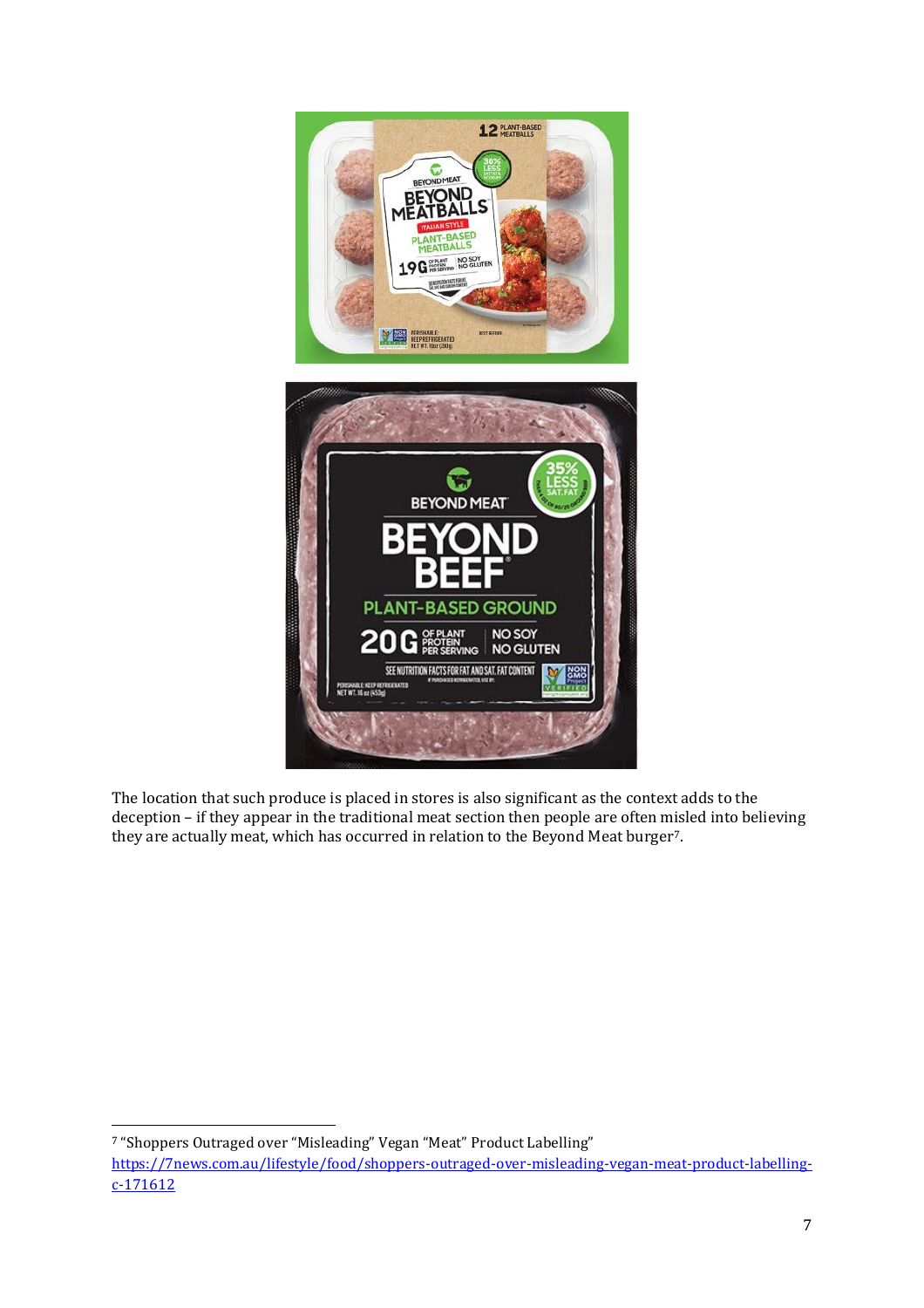

AFSA suggests also that many of the meat alternatives and their labelling and product claims could be deemed misleading under the Trade Practices Act 1974. This was indeed the case in relation to Cottee's cordial labelling in a case brought against Cadbury Schweppes by the ACCC in 20048. In this case Cottee's banana mango flavoured cordial and its apple kiwi flavoured cordial had pictures of fruit on the labelling, none of which were actually ingredients in the cordial. The ACCC won the case as the High Court deemed Cadbury Schweppes had engaged in false and misleading and deceptive conduct. AFSA would argue that in comparison to both the labelling and product placement of many of these meat alternatives, their conduct is far more misleading and deceptive.

AFSA believes that consumers deserve the opportunity and indeed have the basic human right to make informed choices about their food purchases. The labelling must clearly indicate that the plant-based protein simply is not meat.<sup>9</sup>

#### <span id="page-7-0"></span>Compositional Requirements

The meat manufacturing industry is highly regulated in relation to the composition of its products. For instance, in order to label your product as a "sausage", it must actually be a sausage (yes, that's what the standard says) and "contain no less than 500g/kg of fat free meat flesh". Similarly, a meat pie must be a meat pie and contain no less than 250g/kg of meat flesh, and processed meat must contain no less than 660g/kg of meat.<sup>10</sup>

"Meat flesh" is defined in the standard as per the below:

[news/insights/2019/08/will-the-australian-food-regulator-change-its-tuna/](https://www.allens.com.au/insights-news/insights/2019/08/will-the-australian-food-regulator-change-its-tuna/) <sup>10</sup> [Australia New Zealand Food Standards Code -](https://www.legislation.gov.au/Details/F2012C00286) Standard 2.2.1 - Meat and Meat Products [\(legislation.gov.au\)](https://www.legislation.gov.au/Details/F2012C00286)

<sup>8</sup> Australian Competition & Consumer Commission v Cadbury Schweppes Pty Ltd [\[2004\] FCA 516](http://www.austlii.edu.au/cgi-bin/viewdoc/au/cases/cth/FCA/2004/516.html) <sup>9</sup> "Will the Australian Regulator Change its Tuna?" [https://www.allens.com.au/insights-](https://www.allens.com.au/insights-news/insights/2019/08/will-the-australian-food-regulator-change-its-tuna/)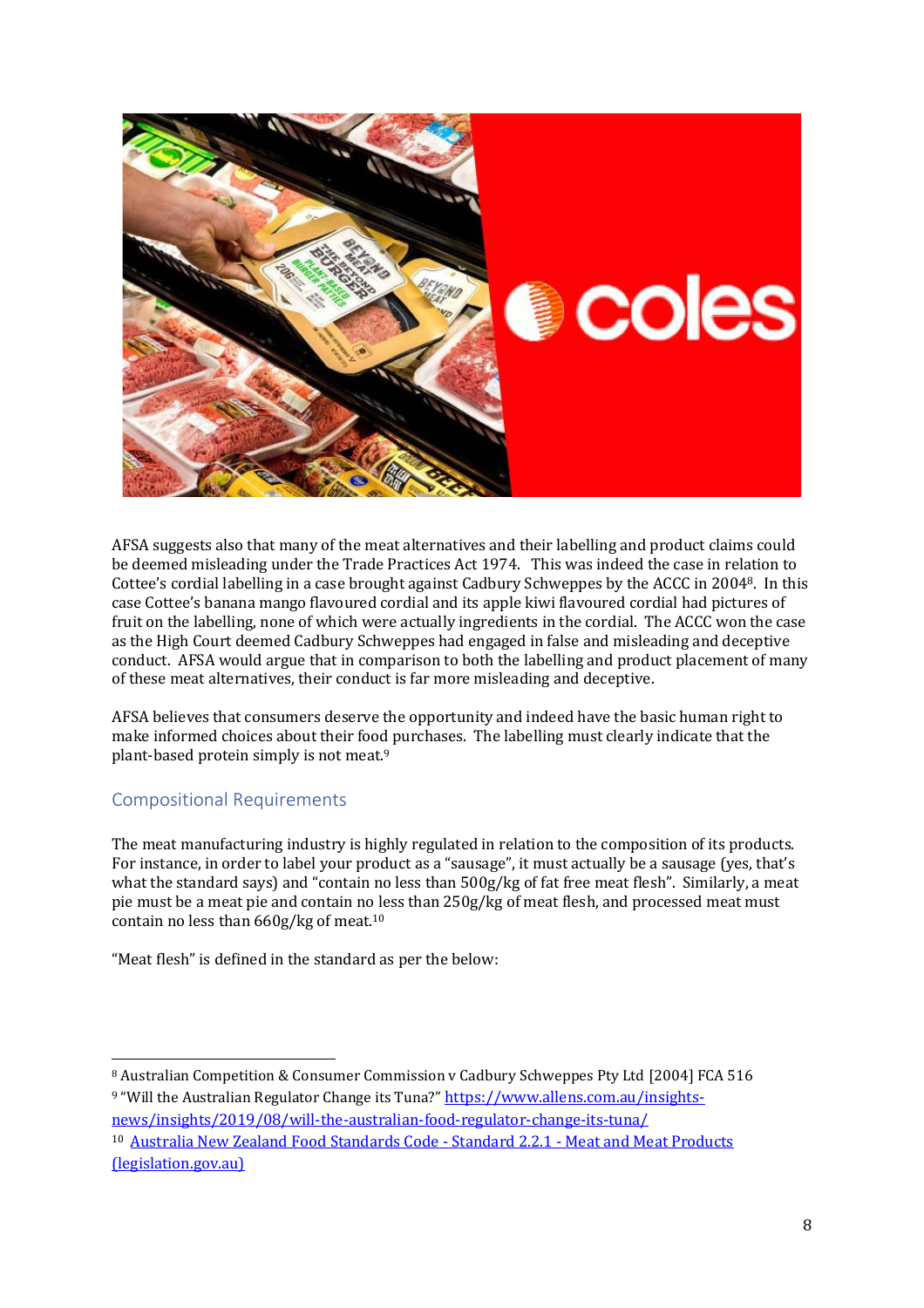meat flesh means meat that consists of skeletal muscle and any attached:

- $(a)$ animal rind; or
- $(b)$ fat; or
- $(c)$ connective tissue; or
- $(d)$ nerve; or
- (e) blood; or
- blood vessels; or  $(f)$
- $(g)$ skin, in the case of poultry.

AFSA would argue that any plant-based protein using the word "meat" anywhere on their packaging (even in their name – Beyond Meat for instance) needs to be subject to the same strict compositional requirements under the Food Standards Code. Naturally, these products would fail the standard as it is currently drafted, therefore these products should not be able to use the word "meat" at all.



In this example from a plant-based chicken meat substitute available at Coles supermarkets, the standout word is CHICKEN (despite above it in smaller font saying it is "chicken free"). Given this is housed in the meat section of Coles supermarkets, this is already misleading. The use of the words "wild meaty chunks" would arguably breach Standard 2.2.1 of the Food Standards Code given there is zero meat flesh in this product.

In summary, it is AFSA's position that it is confusing and misleading for the consumer, and unfair to the traditional meat industry, to hold plant-based protein producers to lesser standards than apply to the wider food market.

AFSA has appreciated the opportunity to submit on this issue and would welcome further discussion.